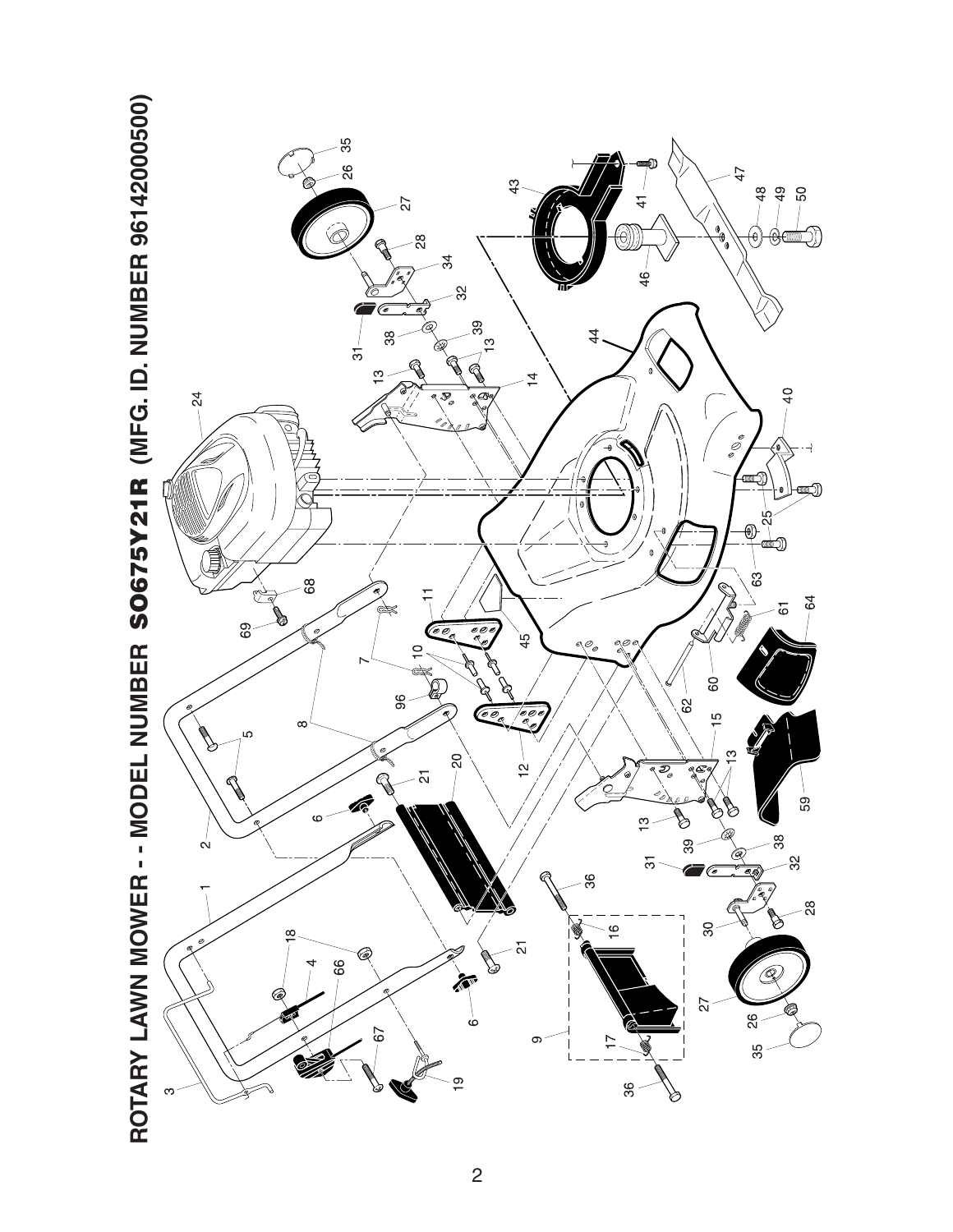|                                                      |                        | NUMBER<br>ROTARY LAWN MOWER - - MODEL                                                                                          | <b>SO675Y21R</b>                          |                    | 96142000500)<br>(MFG. ID. NUMBER                     |
|------------------------------------------------------|------------------------|--------------------------------------------------------------------------------------------------------------------------------|-------------------------------------------|--------------------|------------------------------------------------------|
| KEY<br>NO.                                           | <b>PART</b><br>NO.     | <b>DESCRIPTION</b>                                                                                                             | $\frac{1}{2}$<br>KEY<br>NO.               | PART               | <b>DESCRIPTION</b>                                   |
|                                                      | 83496X479<br>51721X479 | Upper Handle<br>-ower Handle                                                                                                   | 176235<br>89<br>$\overline{4}$            | 88839X004          | Mounting Bracket, Debris Shield<br>Pushnut           |
|                                                      | 146771                 | <b>Control Bar</b>                                                                                                             | 192325<br>$\frac{2}{3}$                   |                    | Screw, Debris Shield                                 |
|                                                      | 130861                 | <b>Control Cable</b><br>Engine Zone                                                                                            | 188784<br>$\frac{3}{4}$                   |                    | Debris Shield                                        |
| $Q \omega \rightarrow Q \omega \rightarrow Q \omega$ | 191574                 | Handle Bolt                                                                                                                    | 195619<br>4                               |                    | Kit, Lawn Mower Housing                              |
|                                                      | 189713X428             | Handle Knob                                                                                                                    |                                           |                    | (Includes Key Numbers 10, 11, 12 and 45)             |
|                                                      | 51793                  | Hairpin Cotter                                                                                                                 | 41846<br>45                               |                    | Danger Decal                                         |
|                                                      | 66426                  | Wire Tie                                                                                                                       | 89179<br>$\frac{6}{5}$                    |                    | Blade Adapter / Pulley<br>Blade 21"                  |
|                                                      | 180479                 | Rear Door Kit (Includes Key #16 and 17)                                                                                        | 89028<br>$\ddot{4}$                       |                    |                                                      |
|                                                      | 128415                 | Pop Rivet                                                                                                                      | 851074<br>$\frac{8}{3}$                   |                    | Hardened Washer                                      |
|                                                      | 75069X479              | Support Bracket, LH                                                                                                            | 850263<br>$\frac{9}{4}$                   |                    | Helical Washer 3/8-24 x 1-3/8 Grade 8                |
| $\mathbf{\Omega}$                                    | 75070X479              | Support Bracket, RH<br>Screw 1/4-20 x 5/8                                                                                      | 851084<br>50                              |                    | Screw, Machine, Hex Head 3/8-24 x 1-3/8 Grade 8      |
| ო                                                    | 7060410                |                                                                                                                                | 175071<br>59                              |                    | Deflector, Discharge                                 |
| 4                                                    | 75082X479              | Handle Bracket Assembly, LH                                                                                                    | 175735<br>60                              |                    | Hinge Bracket Assembly                               |
| ഗ                                                    | 75081X479              | Handle Bracket Assembly, RH                                                                                                    | 75285<br>67                               |                    | Hinge Spring                                         |
| $\circ$ $\sim$                                       | 180071                 |                                                                                                                                | 175650<br>62                              |                    | Hinge Rod                                            |
|                                                      | 80072                  | Spring, LH<br>Spring, RH                                                                                                       | '3800400<br>63                            |                    | Nut, Hex                                             |
| ∞                                                    | 32004                  | Keps Locknut 1/4-20                                                                                                            | 175066<br>$\mathfrak{g}$                  |                    | Mulcher Door                                         |
| တ                                                    | 179585<br>189005       | Rope Guide                                                                                                                     | 700417<br>89                              |                    | Throttle Control                                     |
| ႙                                                    |                        | Rear Skirt                                                                                                                     | 183365<br>67                              |                    | Screw                                                |
| $\overline{\Omega}$                                  | 88652                  | Hinge Screw 1/4-20 x 1-1/4                                                                                                     | 11190X<br>68                              |                    | Clamp, Cable                                         |
|                                                      | $\blacksquare$         | Engine, Briggs & Stratton, Model Number 125K02                                                                                 | 83816<br>89                               |                    | Screw                                                |
|                                                      |                        | For engine service and replacement parts                                                                                       | 192770<br>96                              |                    | Clip, Cable                                          |
|                                                      |                        | call Briggs & Stratton at 1-800-233-3723)<br>Screw, Hex Head, Threaded, Rolled 3/8-16 x 1-1/8                                  | 61058                                     |                    | Warning Decal (not shown)                            |
| 25                                                   | 150406                 |                                                                                                                                | 93733                                     |                    | Operator's Manual, English                           |
| 88                                                   | 83923                  | Nut, Hex, Flanged                                                                                                              | 93743                                     |                    | Spanish<br>Operator's Manual,                        |
| 28                                                   | 146247                 | Wheel                                                                                                                          | 95618                                     |                    | Repair Parts Manual                                  |
|                                                      | 189312                 | Shoulder Bolt 5/16-18 x.33                                                                                                     |                                           |                    |                                                      |
| 80                                                   | 189596X004             | Axle Arm Assembly, RR                                                                                                          |                                           |                    | Available accessories not included with lawn mower:  |
| $\overline{\widetilde{\mathcal{C}}}$                 | 87877                  | Selector Knob                                                                                                                  | $\overline{\mathcal{K}}$<br>$\frac{1}{1}$ | 33623              | Gas Can (2.5 Gallon Container)                       |
| 32                                                   | 175060X004             | Selector Spring                                                                                                                | $\overline{r}$<br>$\frac{1}{1}$           | 33500              | Fuel Stabilzer<br>SAE 30W Oil (                      |
| 34<br>35                                             | 189597X004<br>77400    | Axle Arm Assembly, LR<br>Hubcap                                                                                                | ÷,                                        | 33000              | 30W Oil (20 Ounce Bottle)                            |
| 36                                                   |                        | <b>Bolt</b>                                                                                                                    |                                           |                    | NOTE: All component dimensions given in U.S. inches. |
| 38                                                   | 184193<br>176185       | Washer, Step                                                                                                                   |                                           | 1 inch = $25.4$ mm |                                                      |
|                                                      | MOODTANT: USS          | roplocomont porto Ecilura to do<br>N I I All II I I I I I Ann Naoirteach<br>An I I An I I I An I I An I I An I I An I I I An I |                                           |                    | ייני באינון ברובים המסינה לאורי הייני באינון ביווי   |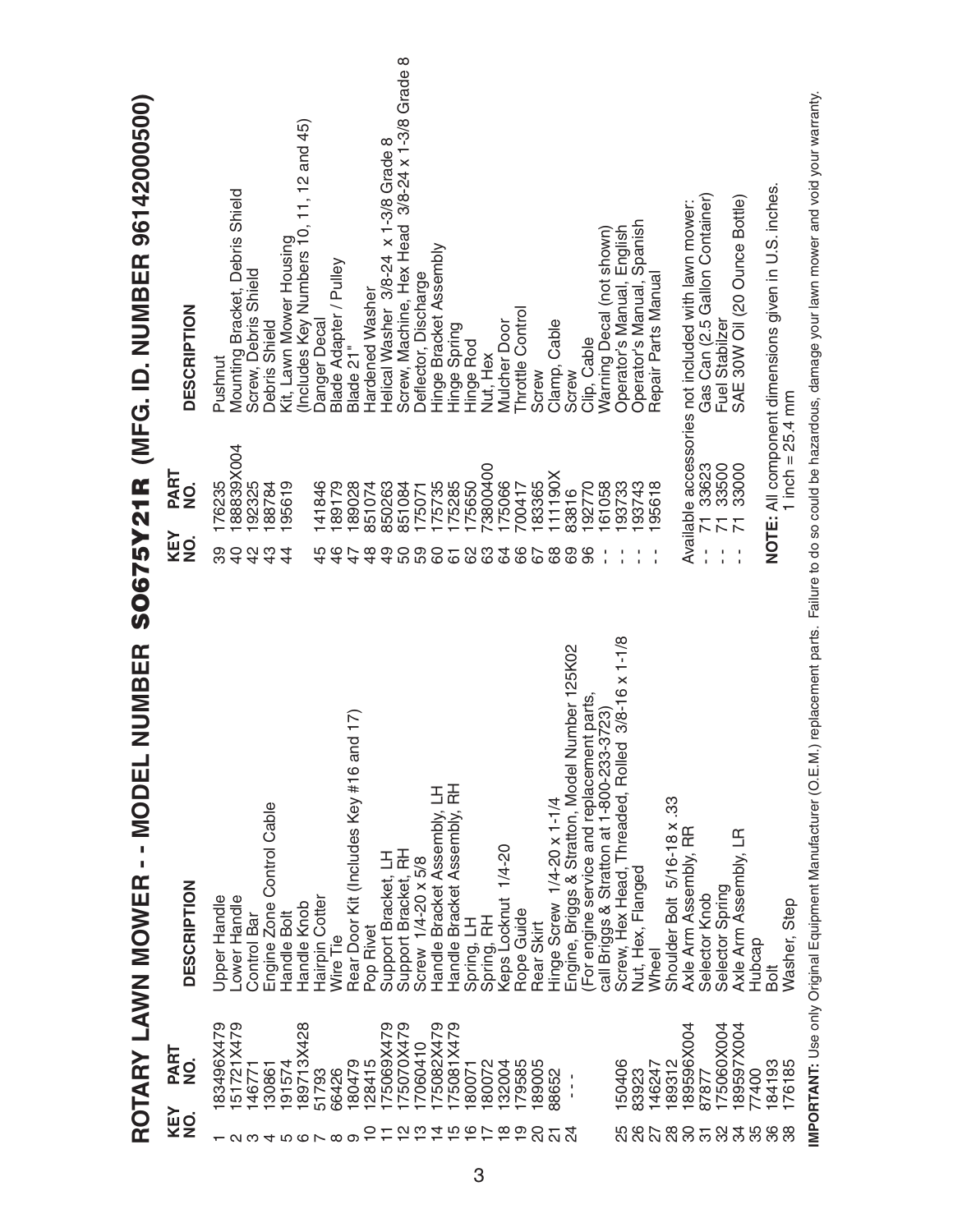

ROTARY LAWN MOWER -- MODEL NUMBER SO675Y21R (MFG. ID. NUMBER 96142000500)